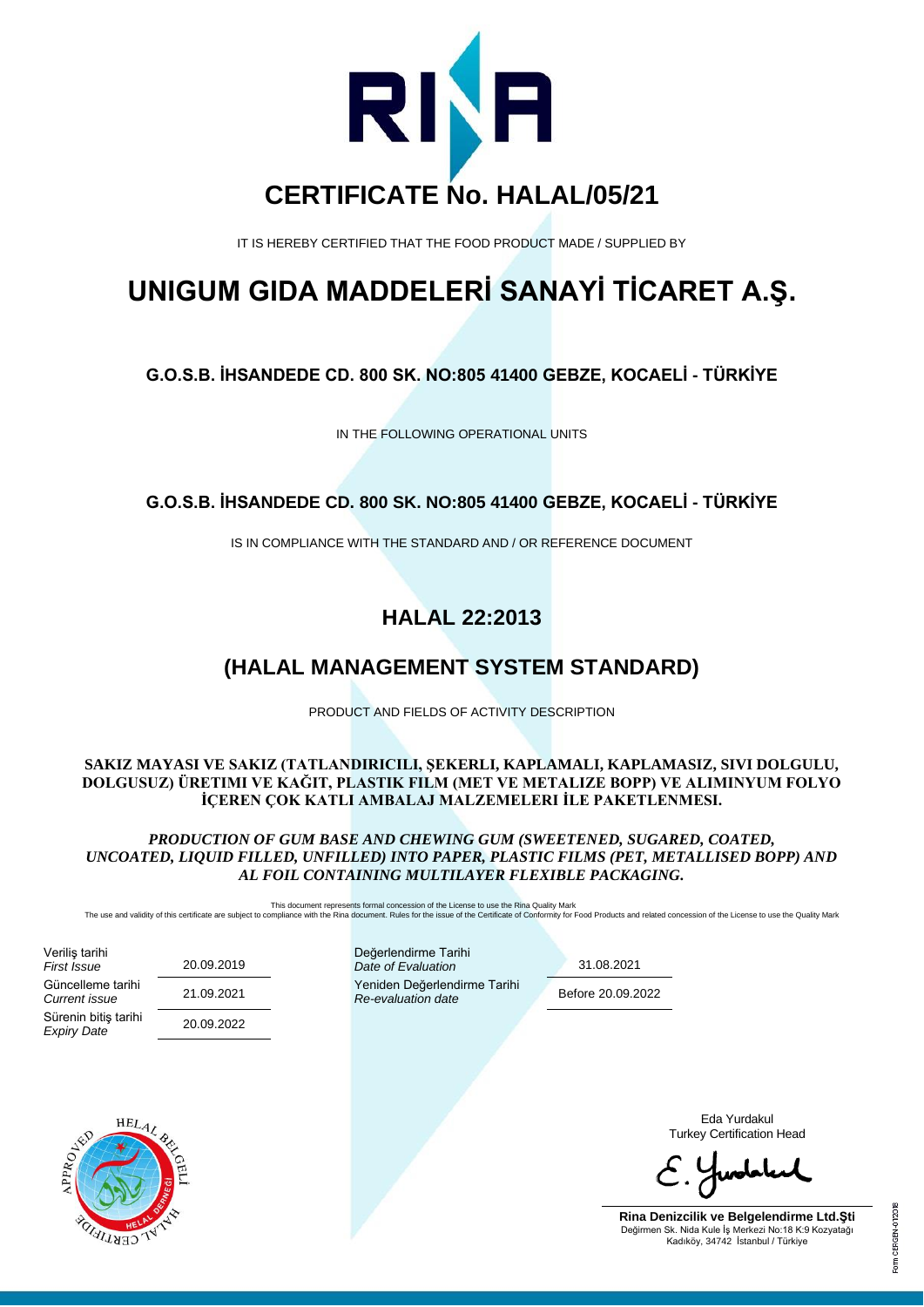

#### **(EK-1 Ürün Listesi)**

BIGBLAST Strawberry EXIT DRAGEE Watermelon BIGBLAST Cola **EXIT DRAGEE Peppermint** BIGBLAST Mint **EXIT DRAGEE Spearmint** BIGBLAST Orange **EXIT DRAGEE Tropical** BIGBLAST Strawberry&Banana EXIT DRAGEE Mastic UNIBOL 10 Spearmint EXIT FİŞEK DRAGE Damla UNIBOL 10 Watermelon LEMONTRICK 10 Tutti-Frutti UNIBOL 20 Strawberry LEMONTRICK 10 Sour Cherry UNIBOL 20 Spearmint SUNFRESH DRAGEE Mastic UNIBOL 20 Watermelon **EXIT 3\*4 STICK Spearmint** BLOX DRAGEE Spearmint **EXIT 3\*4 STICK Peppermint** BLOX DRAGEE Peppermint **EXIT 3\*4 STICK Tropical** BLOX DRAGEE Watermelon **EXIT 3\*4 STICK Watermelon** BLOX DRAGEE Strawberry **EXIT 3\*4 STICK Cinnamon** BLOX DRAGEE Tutti-Frutti EXIT 3\*4 STICK Strawberry

BIGBLAST Watermelon EXIT FİŞEK DRAGEE Watermelon UNIBOL 10 Strawberry EXIT FİŞEK DRAGEE Spearmint UNIBOL 10 Cola EXIT FİŞEK DRAGEE Strawberry UNIBOL 10 Lemon EXIT FİŞEK DRAGEE Sour Cherry UNIBOL 10 Eucalyptus EXIT FİŞEK DRAGE Peppermint UNIBOL 20 Cola SUNFRESH DRAGEE Spearmint UNIBOL 20 Lemon SUNFRESH DRAGEE Sour Cherry UNIBOL 20 Eucalyptus SUNFRESH DRAGEE Watermelon BLOX DRAGEE Peach **EXIT 3\*4 STICK Lemonade&Mint** BLOX DRAGEE Banana **EXIT PLASTIC BOTTLE DRAGEE Watermelon** EXIT MINISTICK Spearmint **EXIT PLASTIC BOTTLE DRAGEE White** EXIT MINISTICK Peppermint **EXIT PLASTIC BOTTLE DRAGEE Mastic** EXIT MINISTICK Tropical **EXIT PLASTIC BOTTLE DRAGEE Melon** EXIT MINISTICK Watermelon EXIT PLASTIC BOTTLE DRAGEE Strawberry EXIT MINISTICK Mastic EXIT PLASTIC BOTTLE DRAGEE Peppermint EXIT MINISTICK Sour Cherry **EXIT PLASTIC BOTTLE DRAGEE C Vitamin Lemon** EXIT MINISTICK Orange **EXIT PLASTIC BOTTLE DRAGEE C Vitamin Orange EXIT PLASTIC BOTTLE DRAGEE C Vitamin Orange** EXIT MINISTICK Banana VEGILET PLASTIC BOTTLE DRAGEE Watermelon EXIT MINISTICK Cinnamon **VEGILET PLASTIC BOTTLE DRAGEE Mint** 

Form CERGEN-01/2018